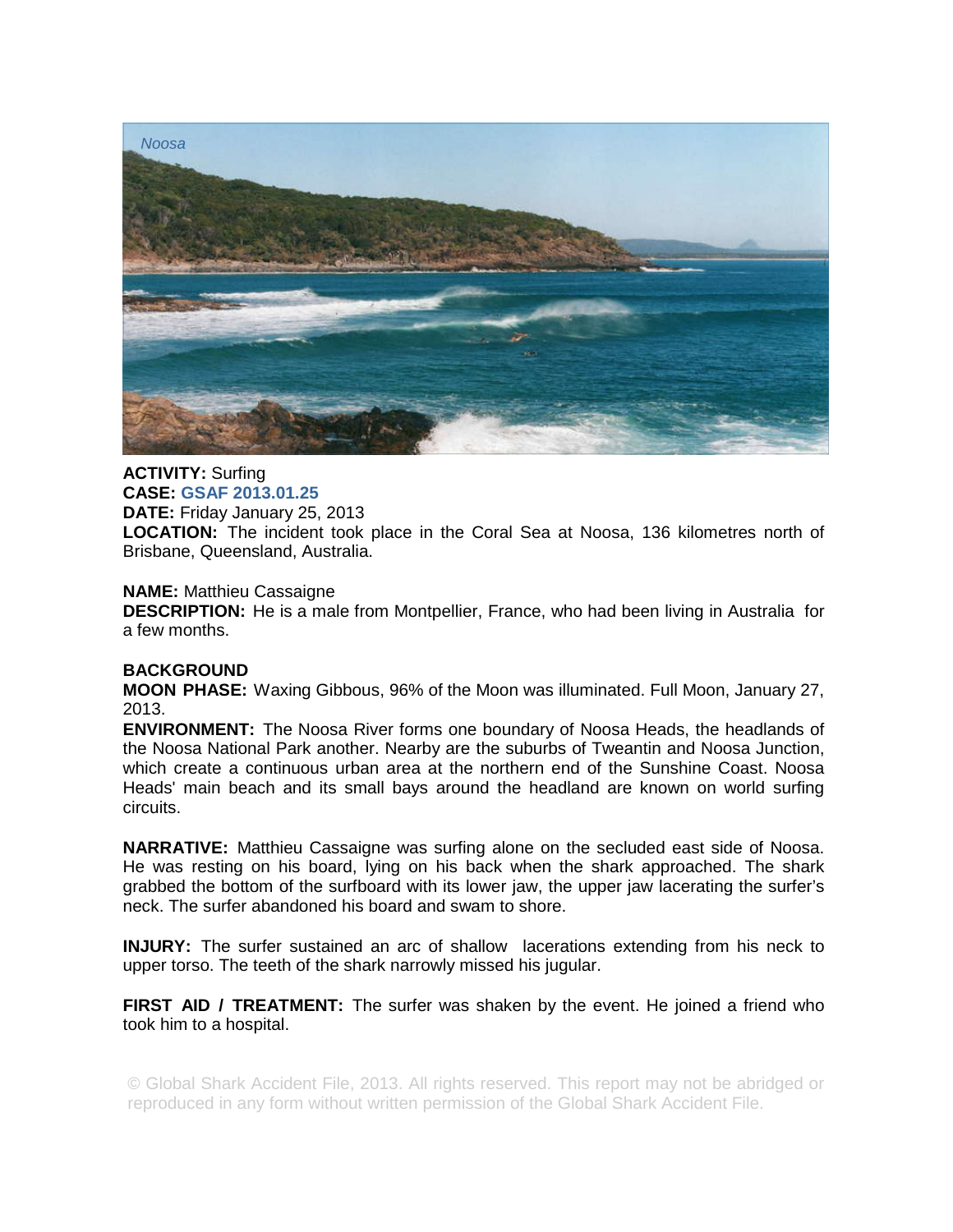**SPECIES:** According to the doctor, the incident involved a small shark, but the diameter of the arc suggests that the shark was not small.



*The Headlands*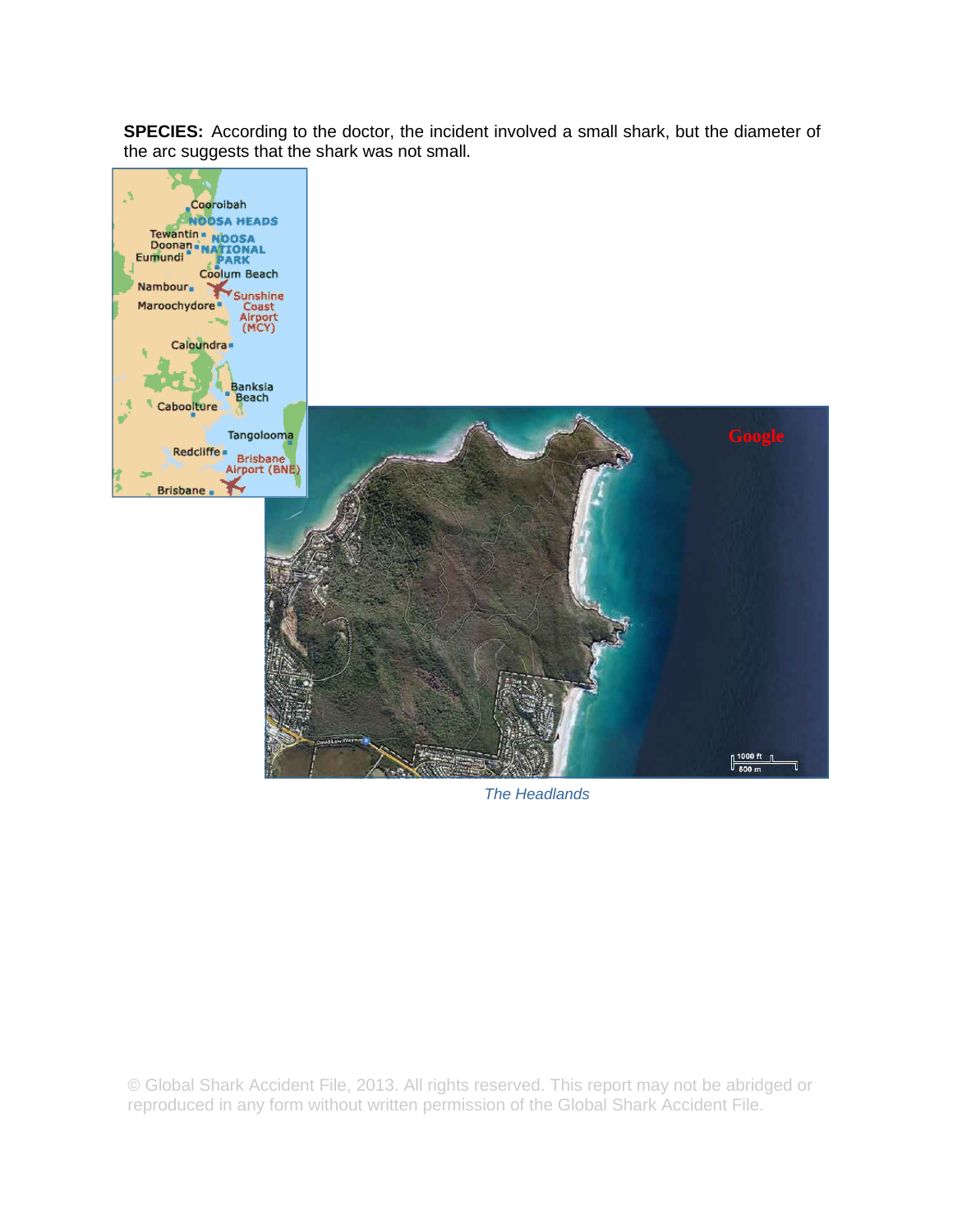## *Un surfeur français attaqué par un requin en Australie Un surfeur originaire de Montpellier s'est fait mordre au cou par un requin alors qu'il surfait du côté de Noosa. Il nous raconte son attaque*

*Matthieu Cassaigne, un surfeur originaire de Montpellier parti vivre quelques mois en Australie, s'est fait attaquer par un requin vendredi dernier alors qu'il surfait seul du côté de Noosa (côte Est). Il s'en sort avec des blessures légères au cou, mais a frôlé le drame, les morsures du requin n'étant passées qu'à quelques millimètres de la jugulaire.* 

#### *Il raconte les circonstances de l'accident :*

*"J'étais sur ma planche, allongé sur le dos en train de me reposer, quand j'ai ouvert les yeux par hasard. A ce moment j'ai vu une gueule ouverte venir vers moi. Les souvenirs sont assez flous. La mâchoire a attrapé le bas de la planche et s'est à peine refermée sur le dessus, me mordant au passage au cou.* 

*J »avais fait l'erreur de partir surfer seul sur une plage isolée, et elle était déjà fermée, il n'y avait pas de secours. C était une grosse erreur de ma part. Je suis aussitôt sorti de l'eau à la nage, je n'ai pas réfléchi à ma planche que j'ai d'ailleurs laissée là-bas. J'étais évidemment très effrayé. J'ai pris mon sac et j'ai voulu prendre le premier bus pour rentrer chez moi. Je voulais juste prendre un café avec un ami, oublier ça. Heureusement, mon ami avait pris conscience de la gravité de l'accident et m'a donc emmené à l'hôpital. D'après le médecin j'ai eu affaire à un petit requin, d'où la faible profondeur des traces de morsures.* 

Le choc est maintenant passé, d'où l'importance d'être bien entouré après des expérience comme *celle-ci. Je prévois de retourner à l'eau demain, je suis assez effrayé mais il y aura du monde, ça facilitera bien les choses. Je sais que j'ai eu énormément de chance, on en prend conscience quand des choses comme ça arrivent."* 

*Avec 22 accidents, dont 3 fatales, l'Australie a de nouveau été classé en 2012 le deuxième pays en nombre d'attaques de requin, derrière les USA et devant l'Afrique du Sud* 

### **A French surfer attacked by a shark in Australia**

*A surfer from Montpellier was bitten in the neck by a shark while he was surfing on the side of Noosa. He tells us his attack:* 

Matthew Cassaigne, a surfer from Montpellier few months left to live in Australia, was attacked by a shark last Friday when he surfed Noosa one side (East). He escapes with minor injuries to jugular.

#### *He says the circumstances of the accident:*

"I was on my board, lying on his back trying to rest, when I opened my eyes by accident. At that time I saw a mouth open towards me. Memories are rather vague. Jaw grabbed the bottom of the board and has hardly closed on top, biting my neck in passing.

J "had made the mistake of going surfing alone on a secluded beach, and it was already closed, there was no relief. C was a big mistake on my part. I immediately out of the water to swim, I do not think my board I also left there. I was obviously very scared. I took my bag and I wanted to take the first bus to go home. I just wanted to have a coffee with a friend, forget it. Fortunately, my friend was aware of the seriousness of the accident and so I was taken to the hospital. According to the doctor I had to deal with a small shark, hence the shallow bite marks.

The shock is now past, where the importance of being surrounded after experience like this. I plan